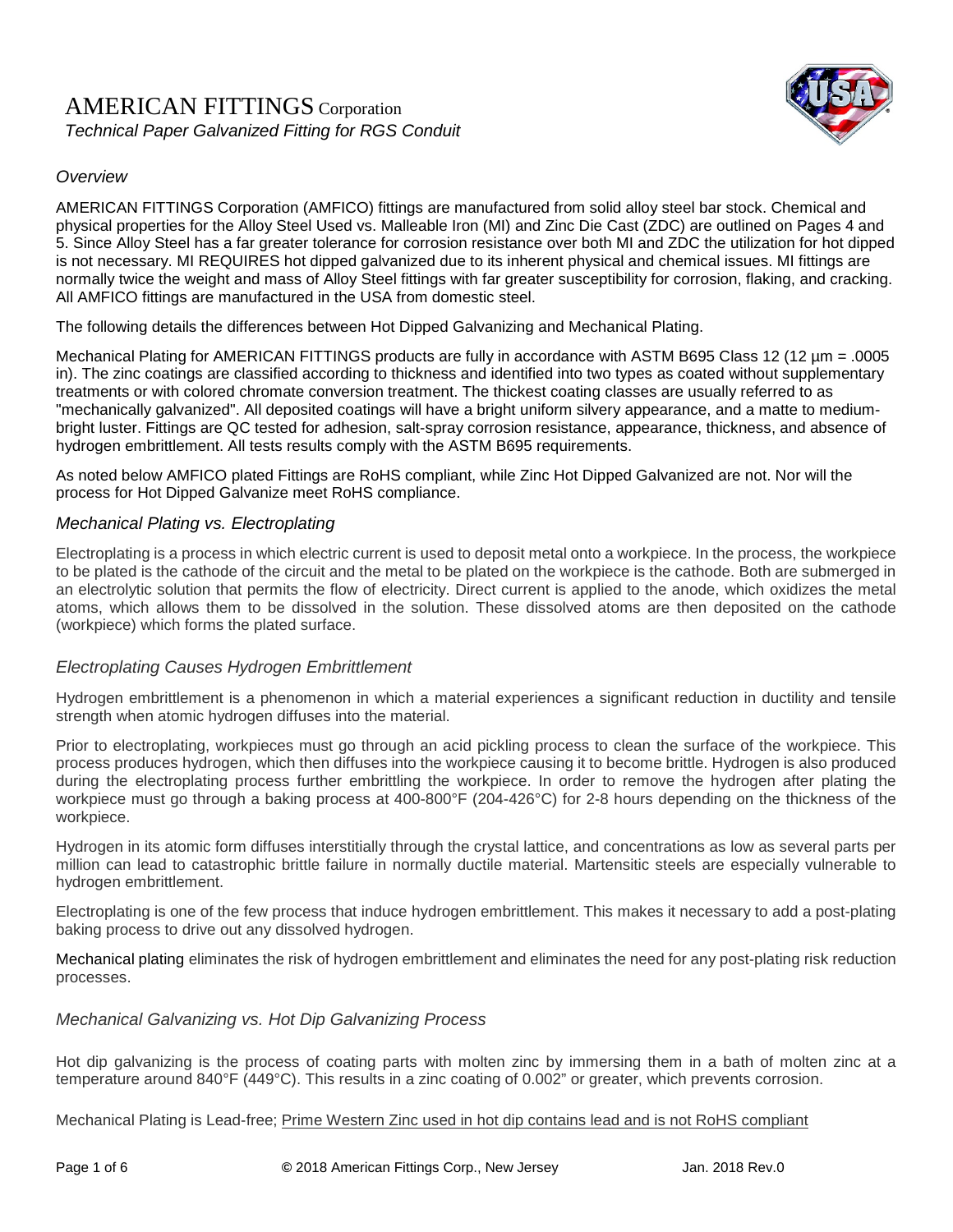## AMERICAN FITTINGS Corporation *Technical Paper Galvanized Fitting for RGS Conduit*



*Advantages of Mechanical Plating over Hot-Dip* 

- ASTM B695 Testing and Conformance
	- o ASTM B695 Has Salt Spray Testing Requirements, Hot Dip Galvanizing Does Not
- Better Sacrificial Protection, No Hydrogen Embrittlement
	- o Sacrificial metal coating is applied with coverage to all surfaces of the part to the corners recesses, threaded areas as well as to the flat, more exposed regions. Threaded peaks especially show no build-up plating thickness. They or other sharp points have uniform thickness you want in plating. Because mechanical plating is so uniform, you can save money by coating at lower average thickness. Parts weighing up to three pound and measuring with a longest dimension up to eighteen inches can be handled, including some that are usually rack excessive build-up on plating or protruding points of the part and leave other areas with thinner spot more vulnerable to corrosion.
- *Excellent Adhesion and Controlled Uniformity of Coating Thickness:*
	- o Sacrificial metal coating is applied with coverage to all surfaces of the part to the corners recesses, threaded areas as well as to the flat, more exposed regions. Threaded peaks especially show no build-up plating thickness. They or other sharp points have uniform thickness you want in plating. Because mechanical plating is so uniform, you can save money by coating at lower average thickness. Parts weighing up to three pound and measuring with a longest dimension up to eighteen inches can be handled, including some that are usually rack excessive build-up on plating or protruding points of the part and leave other areas with thinner spot more vulnerable to corrosion.
	- o If an application requires torqueing, exposure to vibration or any handling that could rupture a finish, mechanical plating provides durable metal coating with excellent adhesion. Even if the mechanical plating finish is scratched, there is still galvanic protection for the base metal. The base metal is less chemically active so that the coating corrodes first
- Room temperature process, no detempering
	- o Mechanical Galvanizing is a room temperature process that does not detemper heat-treated parts. Mechanical Galvanizing does not fill valleys of threaded fasteners and their parts mate quickly and easily.
- Integrity and Uniformity of Threaded Connection
	- o In hot-dip galvanizing, threads must be cut or chased after galvanizing, robbing them of protection and requiring extra expense. Mechanical Galvanizing produces parts that are ready to use without any further processing steps.
- *No Galling:*
	- o Because of the composite nature of mechanical coating, this naturally lubricated coating will not gall, producing more accurate torque-tension relationship.
- *Environmental Regulation and Considerations*
	- o Mechanical Plating is Lead-free; *Prime Western Zinc used in hot dip contains lead and is not RoHS compliant*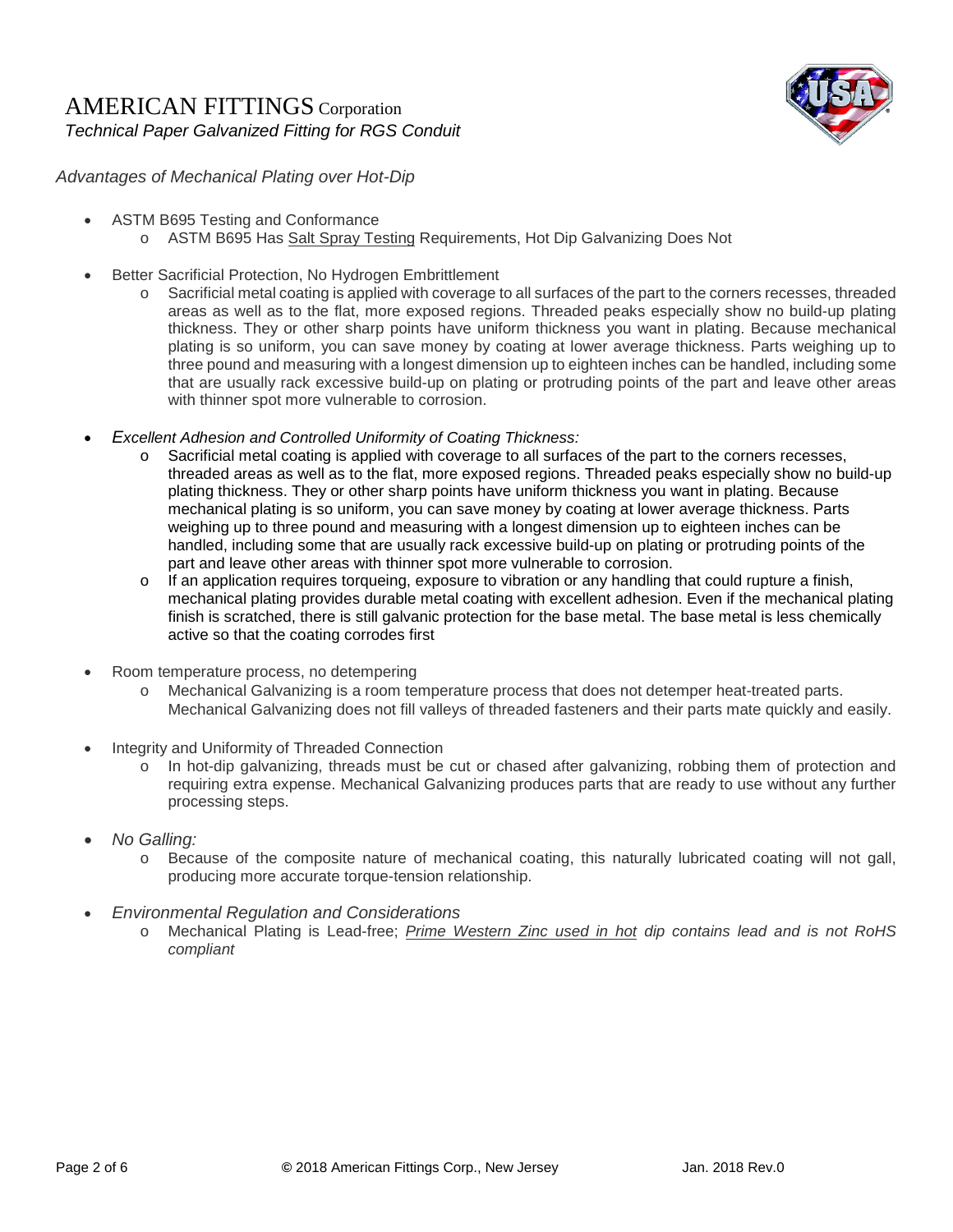## AMERICAN FITTINGS Corporation *Technical Paper Galvanized Fitting for RGS Conduit*



*AMFICO Compliances for Rigid Galvanized Steel Conduit Fittings ½" – 4"* 



- Certified Made in the USA
- UL 514B
- NEMA Standard FB1
- Certified for MIL-STD 810 Sinusoidal Vibrations
- Federal Standard A-A-50553
- UL Standards: 514B, 467
- CSA Standard: C22.2 No. 18F
- RoHS Compliant
- ANSI C 80.1 for Galvanized Rigid Conduit (GRC)
- ASTM B695

*Chemical Composition of Fittings* 

|                   | Machined Alloy* Steel     |  |  |  |
|-------------------|---------------------------|--|--|--|
| Element           | Chemical<br>Composition % |  |  |  |
| Carbon            | 1.00                      |  |  |  |
| Manganese         | 2.20                      |  |  |  |
| <b>Phosphorus</b> | 2.25                      |  |  |  |
| Sulphur           | 0.50                      |  |  |  |
| Lead              | 0.35                      |  |  |  |
| Silicon           | na                        |  |  |  |
| Iron              | Balance                   |  |  |  |
| Aluminum          | na                        |  |  |  |
| Zinc              | na                        |  |  |  |
| Tin               | na                        |  |  |  |
| Cadmium           | na                        |  |  |  |
| Cooper            | na                        |  |  |  |

Manganese provides degree of corrosion resistant in steel over iron.

\*Alloy steels are made by combining carbon steel with one or several alloying elements, such as manganese, silicon, nickel, copper, chromium and aluminum. These metals are added to produce specific properties that are not found in regular carbon steel. The elements are added in varying proportions (or combinations) making the material take on different aspects such as increased hardness, increased corrosion resistance, and increased strength.

|            | Cast Malleable Iron       |
|------------|---------------------------|
| Element    | Chemical<br>Composition % |
| Carbon     | 2.16-2.90                 |
| Manganese  | $0.15 - 1.25$             |
| Phosphorus | $0.02 - 0.15$             |
| Sulphur    | $0.02 - 0.20$             |
| Lead       | na                        |
| Silicon    | $0.90 - 1.90$             |
| Iron       | Balance                   |
| Aluminum   | na                        |
| Zinc       | na                        |
| Tin        | na                        |
| Cadmium    | na                        |
| Cooper     | na                        |

Combine increase in carbon and lower amount of manganese, material is very susceptible to rust and corrosion.

Malleable cast iron is produced from white cast iron, which is made from hot liquid iron with certain chemical components. The white cast iron needs to be treated by malleablizing, such as graphitizing or oxidation and decarbonization, then its metallographic structures or chemical components will be changed, so can become into malleable cast iron.

|            | Zinc Die Cast (Zamack # 3 -7) |  |  |  |
|------------|-------------------------------|--|--|--|
| Element    | Chemical<br>Composition %     |  |  |  |
| Carbon     | na                            |  |  |  |
| Manganese  | $0.02 - 0.06$                 |  |  |  |
| Phosphorus | na                            |  |  |  |
| Sulphur    | na                            |  |  |  |
| Lead       | 0.005                         |  |  |  |
| Silicon    | na                            |  |  |  |
| Iron       | na                            |  |  |  |
| Aluminum   | 3.70-4.30                     |  |  |  |
| Tin        | 0.002                         |  |  |  |
| Cadmium    | 0.004                         |  |  |  |
| Cooper     | 0.10                          |  |  |  |
| Zinc       | Balance                       |  |  |  |

Die casting entails forcing molten metal under high pressure into a mold cavity. The mold cavity is<br>created using two hardened tool steel dies which have been machined into shape and work similarly to an injection mold. Most die castings are made from non-ferrous metals, the most common being zinc, aluminum and magnesium.

amftgs.com

1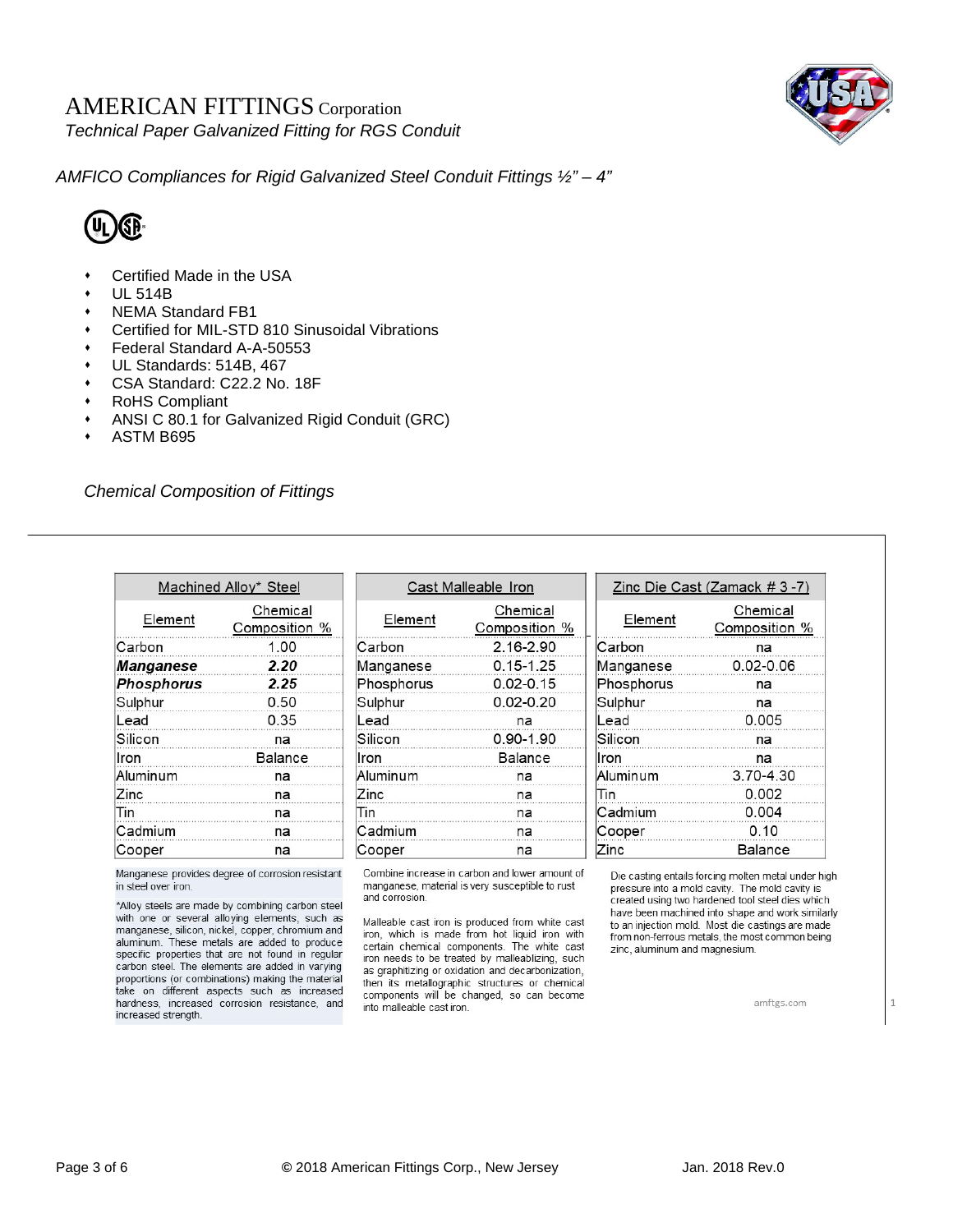

### *Physical Properties of Fittings – See Definitions on Page 5*

| Machined Alloy Steel      |        | Cast Malleable Iron (annealed) |         | Zinc Die Cast (Zamack $#3-7$ ) |        |
|---------------------------|--------|--------------------------------|---------|--------------------------------|--------|
| <b>ASTM Physical Test</b> | Result | <b>ASTM Physical Test</b>      | Result  | <b>Physical Test</b>           | Result |
| Tensile Strength (kpsi)   | 78     | Tensile Strength (kpsi)        | 52      | Tensile Strength (kpsi)        | 41     |
| Yield Strength (kpsi)     | 70     | Yield Strength (kpsi)          | 33      | Yield Strength (kpsi)          | NА     |
| Elongation $(\%$ in $2")$ | 15     | Elongation (% in 2")           | 10      | Elongation (% in 2")           | 13     |
| Brinell Hardness          | 163    | <b>Brinell Hardness</b>        | 110-134 | <b>Brinell Hardness</b>        | 80     |
| Creep Concern *           | No.    | Creep Concern *                | unknown | Creep Concern *                | Yes    |

amftgs.com

 $\overline{2}$ 

*Galvanized Products Available from AMFICO:*

Rigid Conduit Couplings and Connectors including Rain Tight Ground Bushings and Rigid Conduit Bushings Watertight Hubs Chase Nipples Reducing Bushings Rigid Conduit Enlargement Fittings Seal Tight Fittings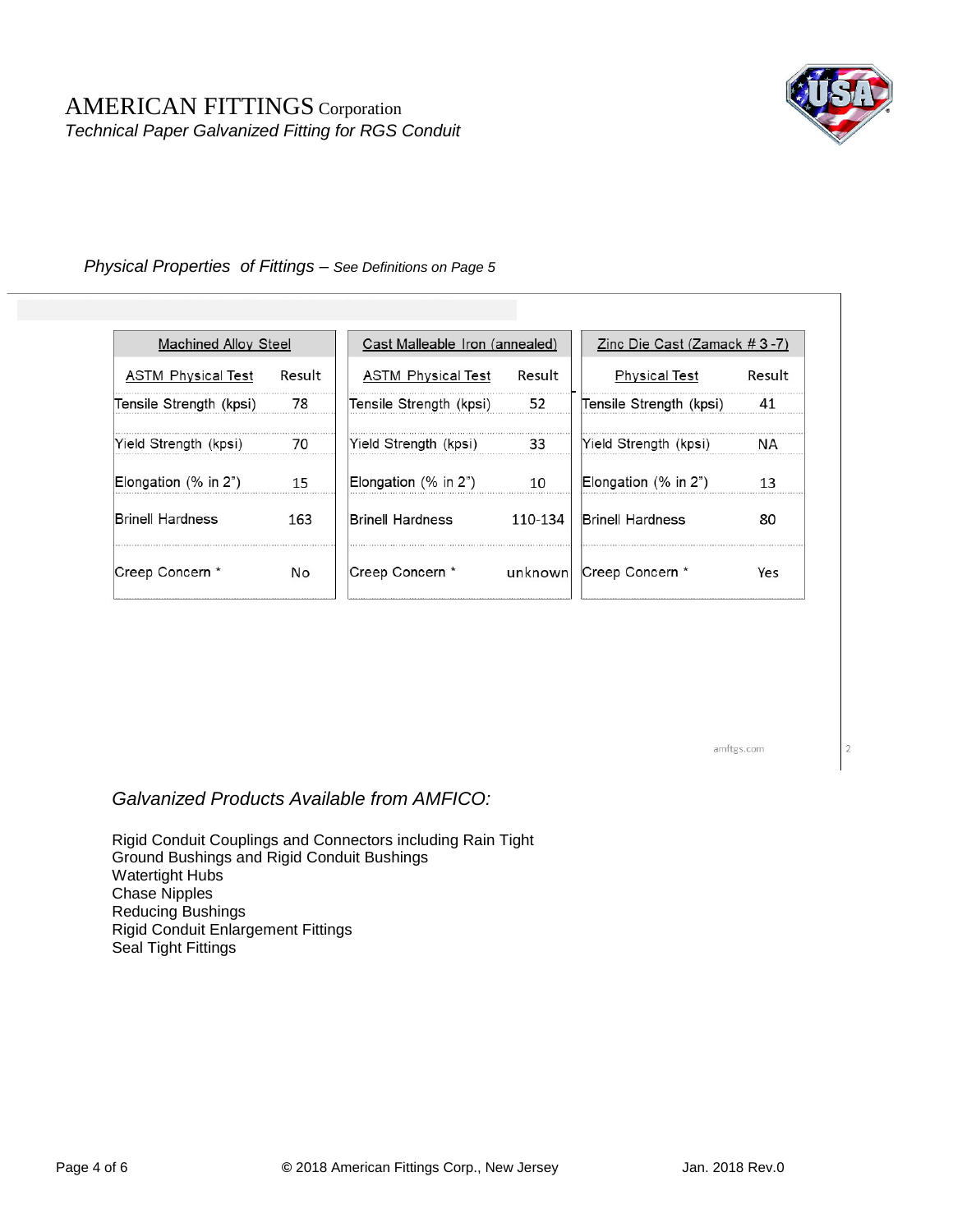

## *Primary Definitions Used in Physical Characteristics Chart*

### *Yield Strength*

A yield strength or yield point is the material property defined as the stress at which a material begins to deform plastically. Prior to the yield point the material will deform elastically and will return to its original shape when the applied stress is removed. Once the yield point is passed, some fraction of the deformation will be permanent and non-reversible. The higher the yield point the more strength the material has and the longer the material can be stressed under load.

#### *Brinell Hardness*

Brinell hardness is determined by forcing a hard steel or carbide sphere of a specified diameter under a specified load into the surface of a material and measuring the diameter of the indentation left after the test. The Brinell hardness number, or simply the Brinell number, is obtained by dividing the load used, in kilograms, by the actual surface area of the indentation, in square millimeters. The result is a pressure measurement, but the units are rarely stated.

#### *Tensile Strength*

Tensile strength (TS) or *ultimate strength* is the capacity of a material or structure to withstand loads tending to elongate, as opposed to compressive strength, which withstands loads tending to reduce size. In other words, tensile strength resists tension (being pulled apart), whereas compressive strength resists compression (being pushed together). Ultimate tensile strength is measured by the maximum stress that a material can withstand while being stretched or pulled before breaking.

### *Elongation*

Elongation is the amount of material strain a material can experience before failure in tensile testing. \* Creep (elongation under load) is the time-dependent strain on material that takes place under a given load.